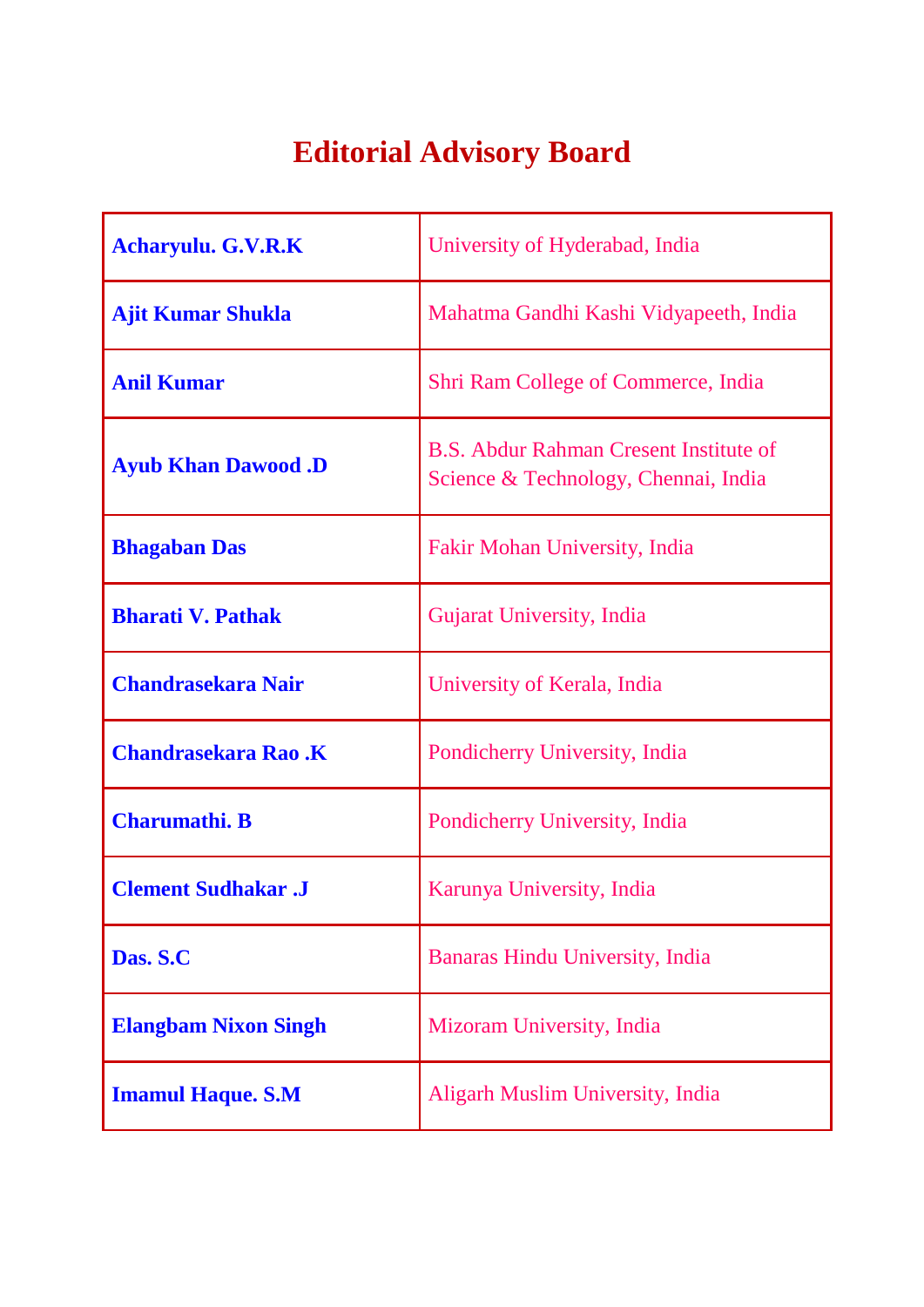| <b>Indhumathi</b> .G               | Mother Teresa Women's University, India                     |
|------------------------------------|-------------------------------------------------------------|
| Iyyampillai .S                     | Bharathidasan University, India                             |
| <b>Khandare. D. M</b>              | Swami Ramanand Teerth Marathwada<br>University, India       |
| <b>Krishna Murari</b>              | Sikkim University, India                                    |
| <b>Krishnan</b> .A                 | Presidency College, India                                   |
| Lingaraja.K                        | Thiagarajar College, India                                  |
| <b>Mahajan Shrikrishna Shankar</b> | Shivaji University, India                                   |
| <b>Mahesh Chandra Prasad</b>       | Patna University, India                                     |
| <b>Malyadri. P</b>                 | Center for Economic and Social Studies,<br>Hyderabad, India |
| <b>Mamilla Rajasekhar</b>          | Sri Venkateswara University, India                          |
| <b>Maran.K</b>                     | Sai Ram Institute of Management, India                      |
| <b>Marxia Oli. Sigo</b>            | National Institute of Technology, Sikkim,<br>India          |
| <b>Moid Uddin Ahmed</b>            | Jaipuria Institute of Management, India                     |
| <b>Muninarayanappa</b> .M          | <b>Bangalore University, India</b>                          |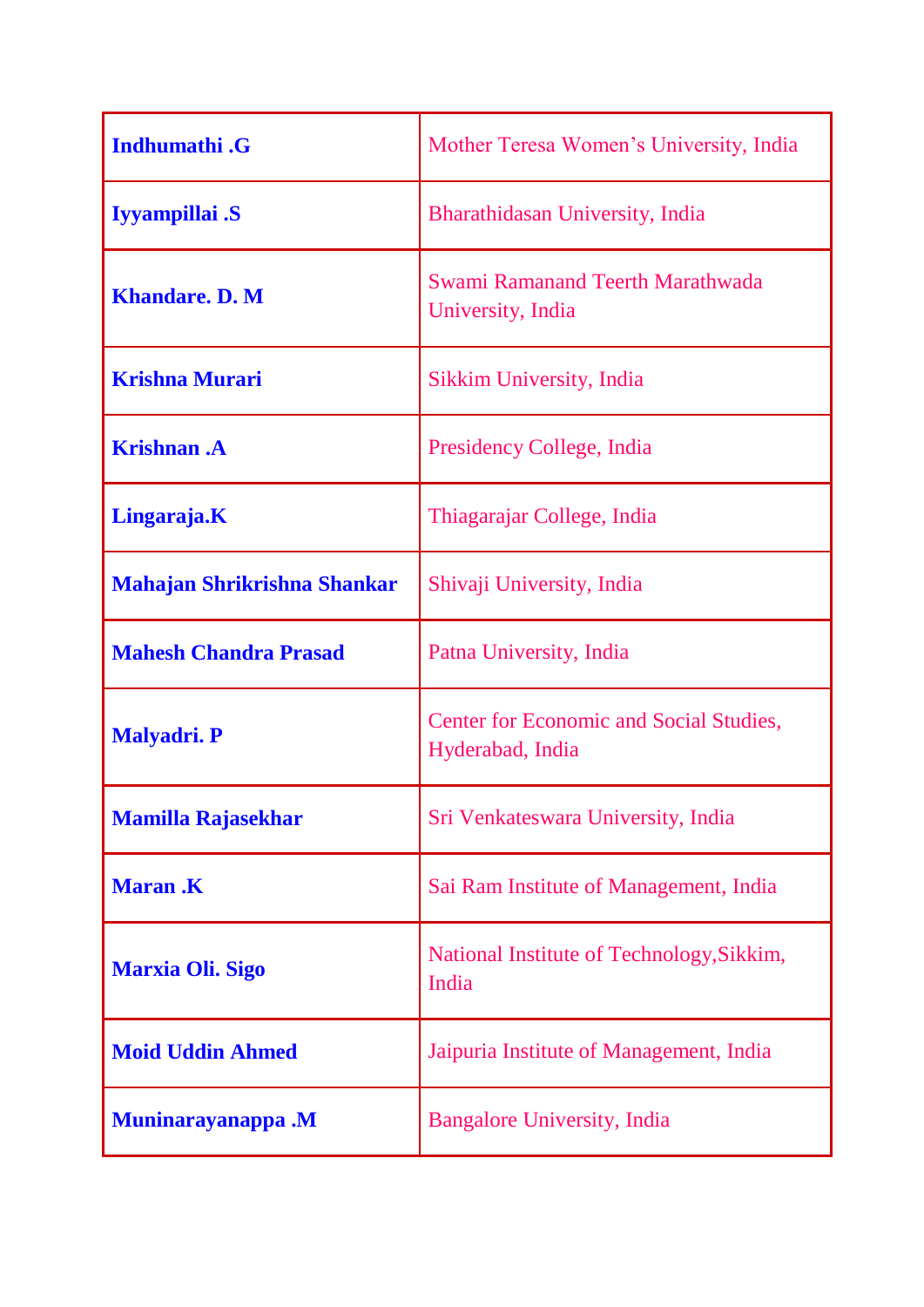| <b>Natarajan. P</b>          | Pondicherry University, India                        |
|------------------------------|------------------------------------------------------|
| Paramashivaiah. P            | <b>Tumkur University, India</b>                      |
| Pitchai.C                    | <b>Gandhigram Rural University, India</b>            |
| <b>Prabhakar Rajkumar. K</b> | Periyar University, India                            |
| Raja.M                       | Government Arts & Science College,<br>Lalgudi, India |
| Raja Shekhar. B              | University of Hyderabad, India                       |
| <b>Rajesh Ramkumar</b>       | Ayyanadar Janaki Ammal College, Sivakasi,<br>India   |
| Raju .G                      | University of Kerala, India                          |
| Rangarajan.R                 | University of Madras, India                          |
| <b>Rupa Gunaseelan</b>       | <b>Bharathiar University, India</b>                  |
| <b>Sandip K. Bhatt</b>       | Sardar Patel University, India                       |
| <b>Sanjay Bhayani</b>        | Saurashtra University, India                         |
| Saravanakumar.M              | Anna University, India                               |
| <b>Selvam. V</b>             | Vellore Institute of Technology, India               |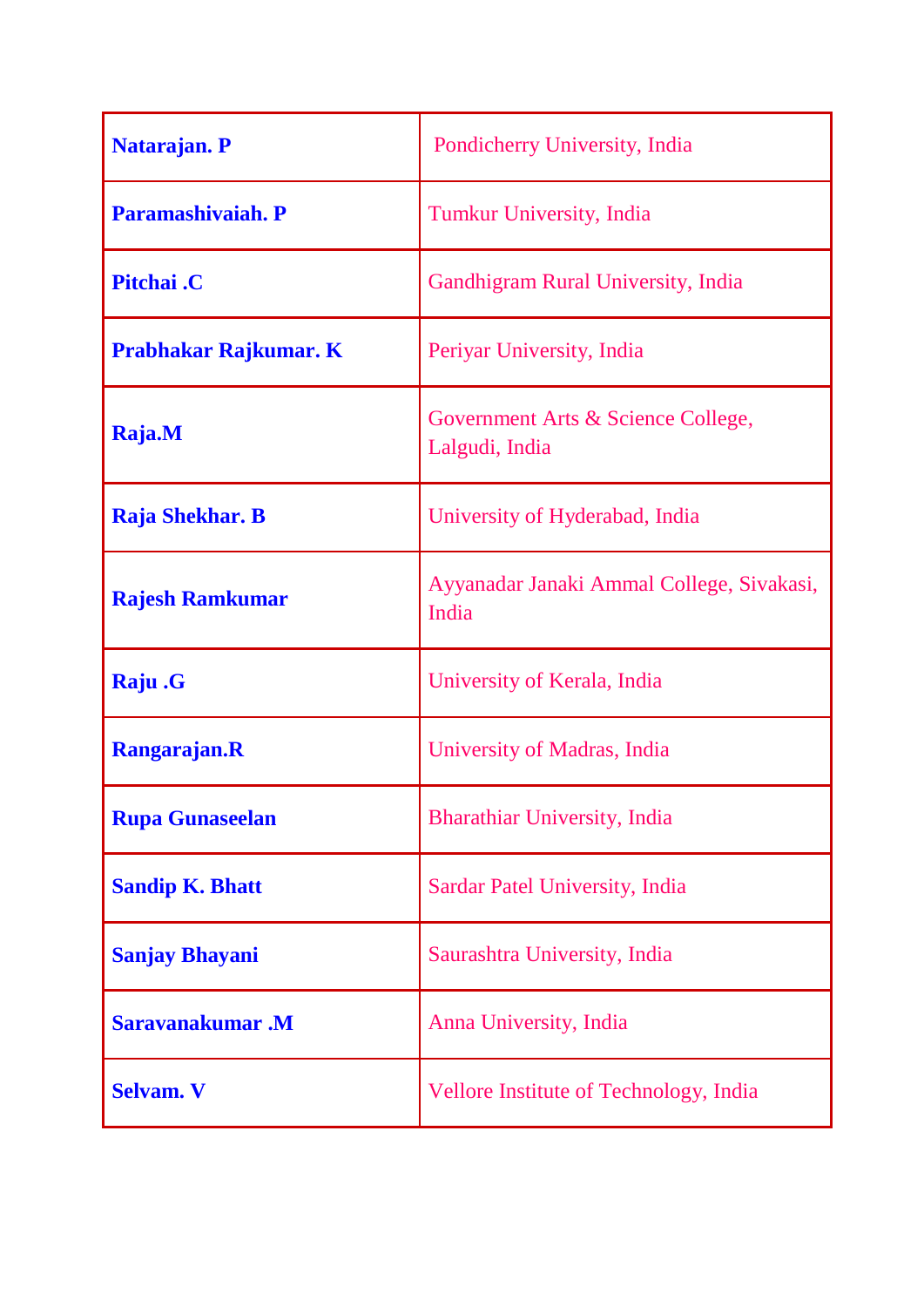| <b>Senthilkumar</b> .N      | Anna University, India                                |
|-----------------------------|-------------------------------------------------------|
| <b>Shanmugan</b> .K         | The M.S. University of Baroda, India                  |
| <b>Shanmuga Sundaram.</b> V | Banaras Hindu University, India                       |
| <b>Sridharan. P</b>         | Pondicherry University, India                         |
| <b>Sumathy .M</b>           | <b>Bharathiar University, India</b>                   |
| <b>Sundar .V</b>            | Annamalai University, India                           |
| <b>Revathy. B</b>           | Manonmaniam Sundaranar University, India              |
| <b>Tomba Singh. K.H</b>     | <b>Manipur University, India</b>                      |
| <b>Tomy Mathew</b>          | PGM College, Kottayam, India                          |
| <b>Umesh R. Dangarwala</b>  | The Maharaja Sayajirao University of<br><b>Baroda</b> |
| <b>Veerakumaran.G</b>       | Kerala Agricultural University                        |
| Velanganni Joseph. A        | Madurai Kamaraj University                            |
| <b>Velmurugan J. M</b>      | The Tamil Nadu Dr. Ambedkar Law<br>University, India  |
| <b>Velmurugan. P.S</b>      | Central University of Tamilnadu, India                |